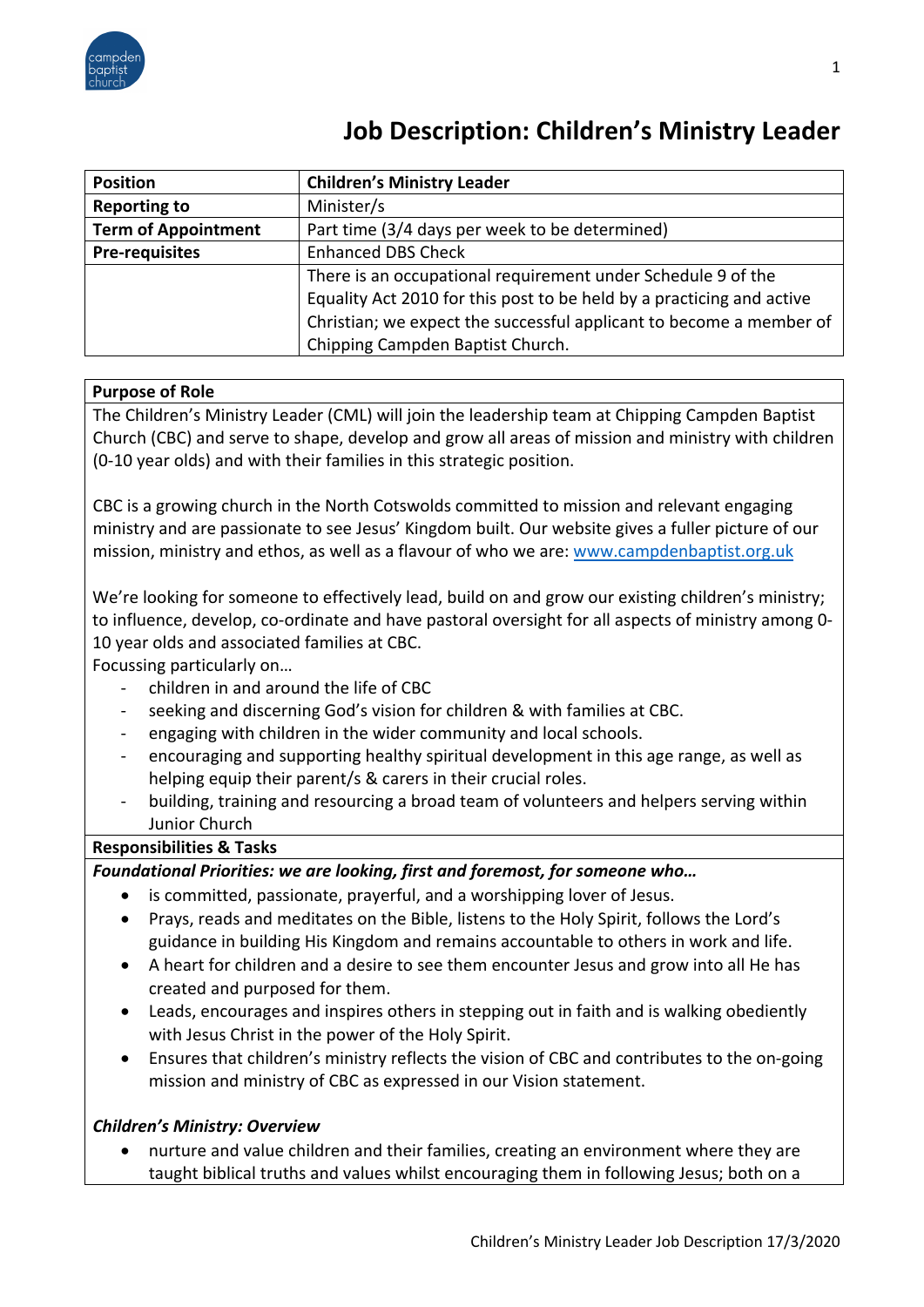

Sunday and mid-week setting leading and modelling good practice with our teams/volunteers.

- develop, plan & coordinate rotas, research, oversee and deliver termly programmes for all our children's groups (0s – 10s) (4 groups involved on a Sunday morning; 2 leaders per group each Sunday. This currently involves 32 volunteers involved over a month), maintaining and using ChurchSuite (online church management software).
- recruit, train and support our teams & volunteers.
- develop creative strategies and programmes to reach children and their families within our local community (including Messy Church).
- ensure that all requirements of relevant legislation and good practice are in place regarding Safeguarding, Child Protection, Data Protection and Health and Safety (working alongside our wider Safeguarding Team).
- pray praying regularly for each of the children and their families and members of the children's ministry team.

## **Church based activities**

- Oversee and help deliver our Sunday morning children's ministry 'Junior Church'.
- Oversee and/or deliver mid-week groups (e.g. 'Charging Point' kids homegroup/discipleship group) to enhance spiritual growth.
- Communicate and co-ordinate with volunteers in the Junior Church teams
- Pastoral visits as required with Junior Church volunteers and parents/families.
- Oversee Refresh (parent's and toddlers' group) involving line-management with these leaders.
- Contribute to and help lead at special seasonal services (e.g. Christmas, Easter etc.) and other events (e.g. conferences).
- Encourage and enable age appropriate events/residentials (e.g. Big Academy, Camp Over etc.) as required.
- Help children at key transition moments (e.g. change of schools, transitioning to youth groups).

## **Local Community Engagement & Outreach**

- Lead/recruit/advertise events and support teams from CBC which serve the community through
	- o Messy Church (approximately 4 times a year)
	- o Local school events year 6 transition work/prayer spaces.
	- o Engaging with parents through good parenting and ways to encourage faith.

## **Staff team at CBC**

- Meet regularly with the staff team (minister/s & youth ministry leader) to input and engage in the ongoing pastoral life & mission of the church.
- Attend (or ad hoc attendance) at Leadership Team meetings with deacons.
- Attend Church Vision Meetings and provide regular updates.
- Be part of and help at wider church family events (e.g. conferences, newcomer's lunch etc.)
- Meet up with other children's workers locally for fellowship, encouragement and support.